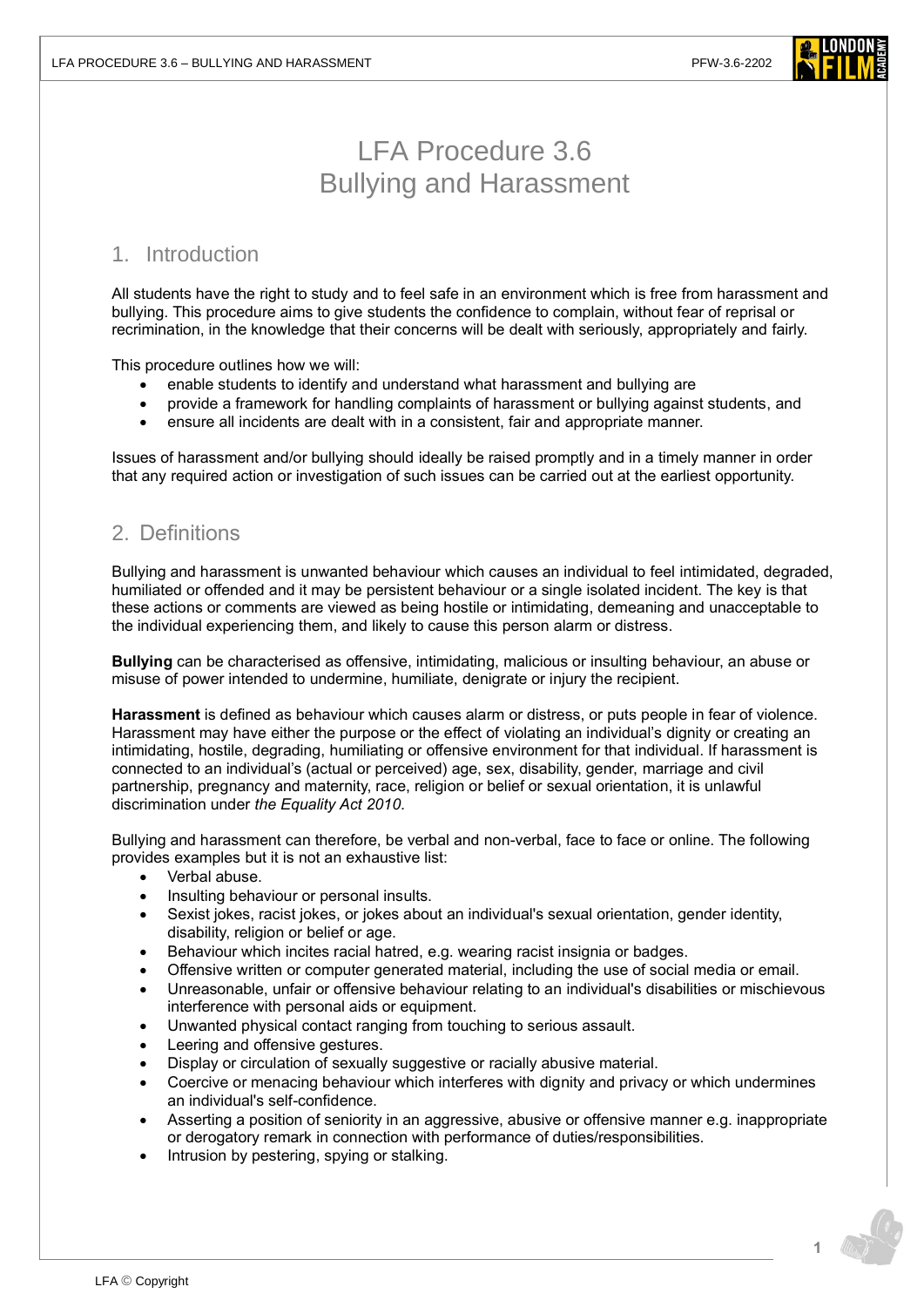

• Ridicule, isolation or exclusion from everyday social interaction or activities.

In some instances, harassment and bullying may be potentially considered as sexual misconduct. Please also refer to *[LFA's Procedure 3.5 -](https://www.londonfilmacademy.com/LFA_Procedure_3.5_Sexual_misconduct.pdf) Sexual Misconduct*.

Any difficulty in defining harassment or bullying should not deter a student from seeking support or complaining of behaviour which causes them distress. They should also not be deterred because of embarrassment or fear of intimidation.

**Reporting Party** is the individual bringing forward the complaint,

**Responding Party** is the individual against whom the complaint is being made.

### 3. Scope

It is the responsibility of every member of our LFA community to help us achieve an inclusive and supportive environment, free from discrimination and to promote good relations between all people. This covers behaviour on LFA premises, or in the course of LFA activity within or outside LFA whether on-line, on-set, social, cultural, or other.

All students, staff and tutors have a personal responsibility to behave in a way that is not offensive to others and to acknowledge that views and opinions held by others may not always coincide with their own. Such differences of opinion are unlikely to constitute harassment.

Where possible, students, staff and tutors should discourage harassment and bullying by making it clear that they find such behaviour unacceptable.

Students, staff and tutors are responsible for ensuring that their behaviour could not reasonably be considered to constitute bullying or harassment of any individual or group.

The LFA reserves the right to re-direct formal complaints into alternative procedures, as it deems appropriate.

### 4. Making a complaint about Bullying and Harassment

Where a student considers themselves to be under physical threat or at serious risk of imminent harm, they should always contact the police in the first instance.

Students should raise complaints of harassment or bullying in a timely manner. Unless LFA is notified of incidents of harassment or bullying within a reasonable length of time, the LFA may not be able to adequately investigate or take steps to prevent or eliminate bullying or harassment.

All parties involved should act in good faith to seek a successful resolution of any complaint at as early a stage as possible.

All parties will be treated fairly, consistently and with respect.

A student raising a complaint under this procedure has the right to have the complaint investigated and handled appropriately by LFA and meetings, decisions and confirmation of decisions will not be unreasonably delayed.

The individual or individuals against whom a complaint is made shall have the right to respond to any allegations made against them.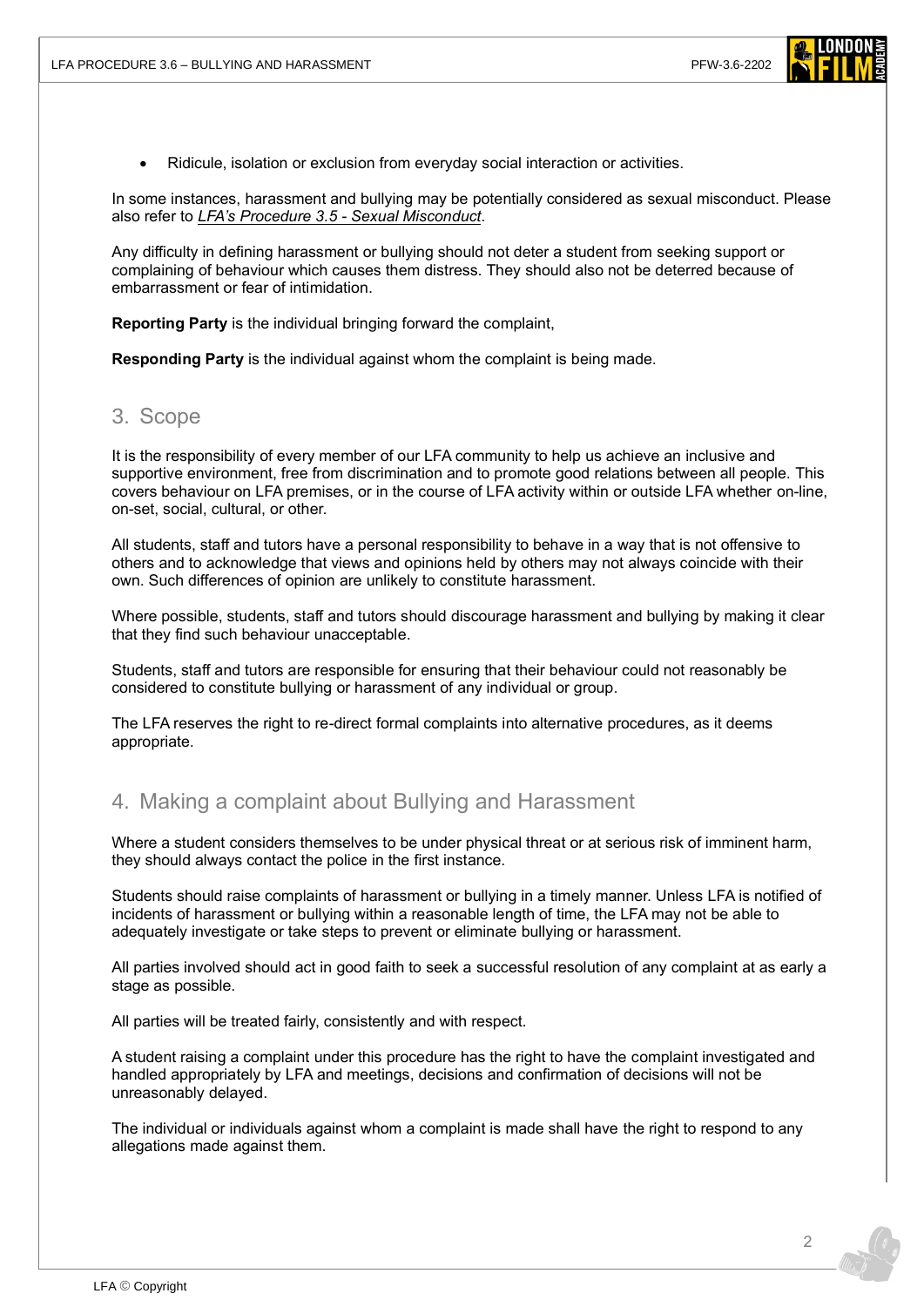

All parties involved in the investigation process should submit any and all relevant evidence at the time of the investigation. All evidence submitted will be shared with the Reporting Party, Responding Party, Investigator/s and case manager.

Attempts should be made to resolve each complaint informally. However, the LFA recognises that this may not always be possible or desirable and individuals have the right to request that their complaint is taken straight to a formal stage.

Use of a third party to help resolve the problem, whether internal or external, may be considered where deemed to be appropriate by LFA.

A complaint determined by LFA to be malicious, demonstrably false or vexatious may give rise to disciplinary proceedings against the Reporting Party.

#### 4.1 Informal Stage

The Reporting Party should discuss any incident of harassment or bullying with a trusted fellow student or LFA Course Teams/Personal Tutor – see section 7 below on support available. The Reporting Party should keep a note of the details of any relevant incidents which cause offence, including dates, times and the names of any witnesses; and any relevant emails, notes etc.

In some less serious cases speaking to, or writing a letter to, the person concerned to let them know their behaviour is unacceptable, can be sufficient to remedy the situation and prevent any repeat of the unacceptable behaviour. For example: "I think your behaviour/remark is offensive and I want you to stop." A copy of any such correspondence should always be kept.

Often a person approached in this way may not have been aware that their actions have been perceived as bullying or harassment and thus stop the behaviour without the need for further action. Where the behaviour continues or if the behaviour is of a more serious nature, a student may consider a more formal approach necessary.

#### 4.2 Formal Stage One

Where appropriate, a Reporting Party should speak or write to the relevant Course Team or Head of Courses [\(hoc@londonfilmacademy.com\)](mailto:hoc@londonfilmacademy.com) and include the following details

- Reporting Party's contact details and student number
- a summary of the incident or incidents and how or why they believe have been harassed or bullied
- any witnesses who have consented to being interviewed
- the desired outcome sought by the Reporting Party.

Students can request that these staff speak on their behalf to the person concerned in accordance with the Informal Stage.

In the event that these steps fail to resolve the matter the student may request an investigation to be carried out by the Head of Courses [\(hoc@londonfilmacademy.com\)](mailto:hoc@londonfilmacademy.com) who will meet with the individual against whom the complaint is made to advise them of the allegations and invite their response.

If appropriate, it may be advised that a meeting be held with both parties with the aim of facilitating a discussion and reaching a resolution. This may include the use of trained mediators where appropriate.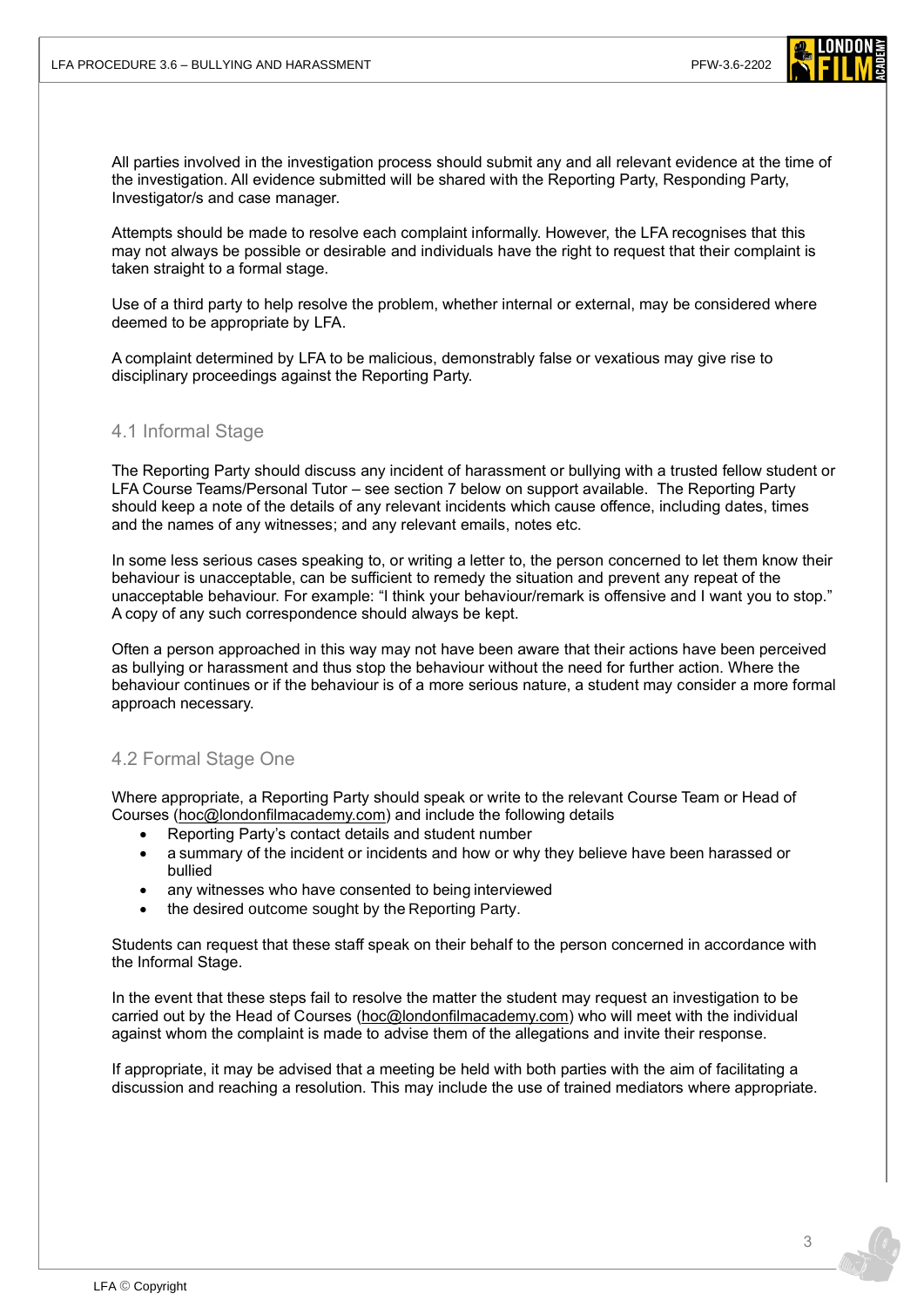

The outcome of a Formal Stage One complaint process may conclude:

- Complaint not founded:
- Situation mutually resolved; or
- Complaint founded.

Where a complaint is deemed by LFA to be founded, but LFA considers action short of formal disciplinary action to be appropriate in order to reach a suitable resolution, LFA may request either or both of the following:

- The person against whom the complaint was made to offer a written apology to the student; and/or
- The person against whom the complaint was made to undertake training or personal counselling to ensure repeats of such behaviour shall not occur in the future.

#### 4.3 Formal Stage Two

If it is determined by LFA that the Informal stage or stage one formal has not resolved the situation, or if in the circumstances an investigation under Stage One has been deemed by LFA not to be appropriate then LFA will conduct a formal investigation that may lead to disciplinary action.

Formal investigations are received and reviewed by the Disciplinary Committee and must include a summary of what discussions have taken place and the reasons why the previous actions to date have been unsatisfactory  and the desired outcome sought by Reporting Party. 

LFA will then carry out a separate investigation. This may involve re-interviewing the Reporting Party and others directly involved including the Responding Party. Interview notices will be made in writing in advance. Students are entitled to bring someone with them to any meetings held to discuss the complaint. This person, referred to as a 'friend', should be a member of LFA (e.g. a fellow student or course deliverer) and/or a parent/guardian (if the student is under 18 years old).  

Following investigation, a full response should normally be expected within 20 working days from the receipt of the complaint form. Where this is not the case the student should be informed of an alternative timescale. Any recommended remedies will be implemented by the department concerned as soon as possible, and written confirmation of action taken will be sent to the Head of Courses. LFA will need to keep records of complaints and their investigation and will monitor the information relating to complaints to allow LFA to improve its services. Complaints will be logged and monitored. The complaint record will be separate from the student academic record. 

#### 4.4 Stage Three Appeal

If, at the end of the process, the student is still unhappy with LFA's actions, they may appeal in writing to the Academic Board or their nominated representative by email [\(appeals@londonfilmacademy.com\)](mailto:appeals@londonfilmacademy.com?subject=Complaint%20Appeal). The student should expect to receive an outcome within 20 working days of the complaint being reviewed.   If resolution of a complaint has failed internally, BA and MA students ONLY may submit a formal complaint to the University of Derby. For full details, please refer to the [University of Derby's Complaints](https://www.derby.ac.uk/about/academic-regulations/complaints-procedure/)  [Procedure.](https://www.derby.ac.uk/about/academic-regulations/complaints-procedure/)

At the end of this process a Completion of Procedures (COP) Letter is issued to the student. This letter lets the student know they have reached the end of the LFA or UoD's internal process and there is no further avenue for the student internally.